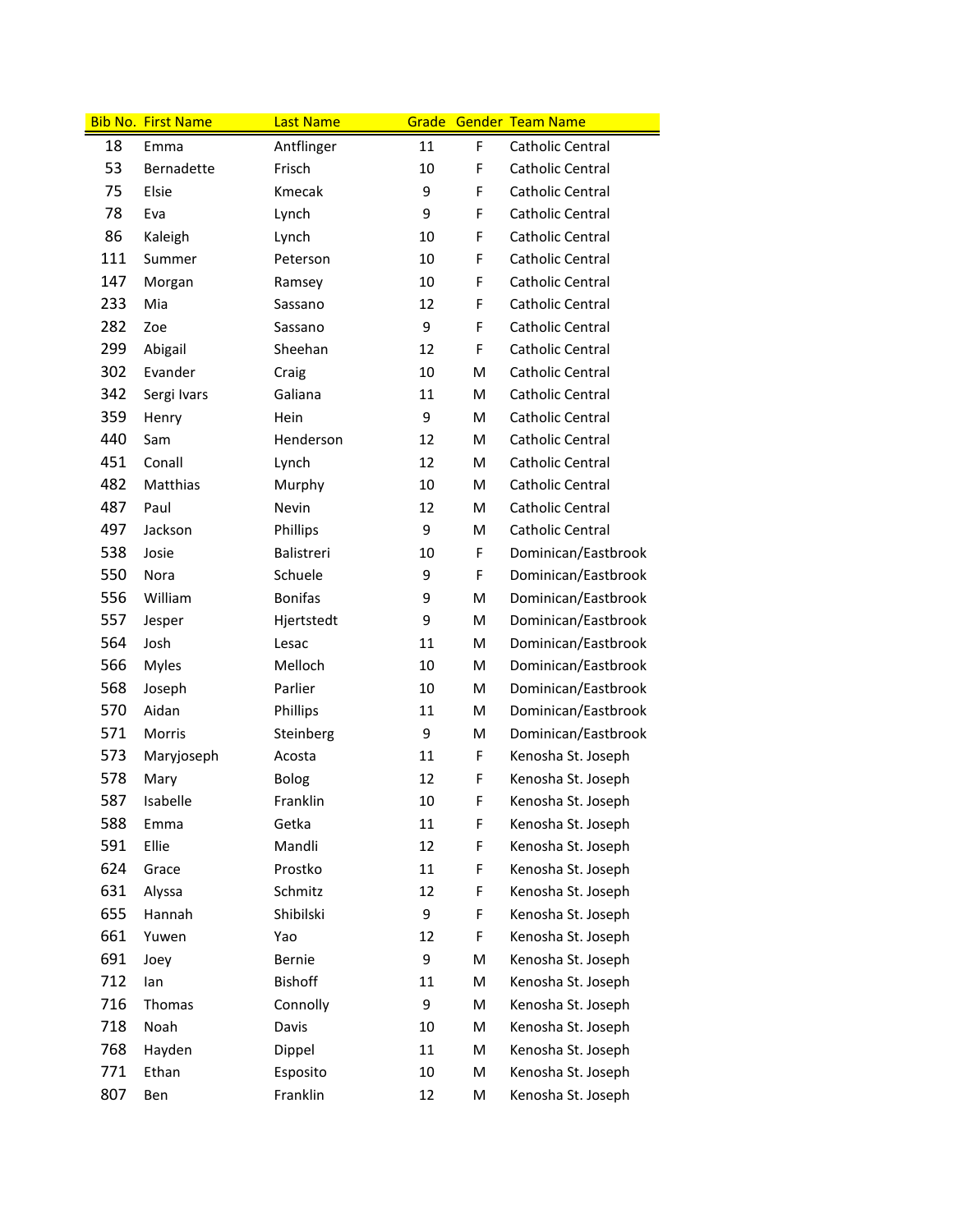| 819 | Dominik         | Gillespie    | 12 | M | Kenosha St. Joseph   |
|-----|-----------------|--------------|----|---|----------------------|
| 836 | Val             | laquinta     | 12 | M | Kenosha St. Joseph   |
| 840 | Joseph          | Istvanek     | 11 | M | Kenosha St. Joseph   |
| 841 | Wylie           | Knight       | 11 | M | Kenosha St. Joseph   |
| 842 | Rocco           | Matteucci    | 11 | M | Kenosha St. Joseph   |
| 843 | Colin           | Mills        | 10 | M | Kenosha St. Joseph   |
| 844 | Israel          | Mondragon    | 12 | M | Kenosha St. Joseph   |
| 845 | Jack            | Moyer        | 12 | M | Kenosha St. Joseph   |
| 847 | Aidan           | Mullen       | 9  | M | Kenosha St. Joseph   |
| 848 | Michael         | Mullen       | 12 | M | Kenosha St. Joseph   |
| 849 | Michael         | Pienkos      | 12 | M | Kenosha St. Joseph   |
| 850 | Daniel          | San Nicolas  | 11 | M | Kenosha St. Joseph   |
| 851 | Giancarlo       | Smith        | 11 | M | Kenosha St. Joseph   |
| 852 | Val             | Benitez      | 10 | F | <b>Martin Luther</b> |
| 853 | Mariana         | <b>Brick</b> | 11 | F | Martin Luther        |
| 854 | Lauren          | Jurss        | 12 | F | Martin Luther        |
| 855 | Thea            | Jurss        | 11 | F | Martin Luther        |
| 856 | Jordan          | Koepke       | 11 | F | Martin Luther        |
| 857 | Sophie          | Moravec      | 10 | F | Martin Luther        |
| 858 | Kathy           | Moreno       | 11 | F | Martin Luther        |
| 859 | Lilly           | Schoenecker  | 11 | F | Martin Luther        |
| 860 | Kevin           | Bai          | 9  | M | Martin Luther        |
| 861 | Steven          | Guo          | 11 | M | Martin Luther        |
| 863 | Alan            | Kopitske     | 12 | M | Martin Luther        |
| 865 | Erik            | Li           | 9  | M | Martin Luther        |
| 866 | Miguel          | Mamawan      | 11 | M | Martin Luther        |
| 867 | Nathaniel       | Perez-Vega   | 10 | M | Martin Luther        |
| 869 | Max             | Roberto      | 9  | M | Martin Luther        |
| 870 | Paulo           | Sheispan     | 9  | M | Martin Luther        |
| 873 | Landon          | Starszak     | 9  | M | Martin Luther        |
| 876 | Martin          | Wang         | 11 | M | Martin Luther        |
| 877 | Steven          | Yang         | 12 | M | Martin Luther        |
| 880 | Jordan          | Zhou         | 11 | М | Martin Luther        |
| 883 | Lauren          | Gaither      | 10 | F | Racine Lutheran      |
| 887 | Emily           | Gomez        | 10 | F | Racine Lutheran      |
| 890 | <b>Brittney</b> | Harrison     | 12 | F | Racine Lutheran      |
| 891 | Camille         | Juga         | 11 | F | Racine Lutheran      |
| 900 | Hayden          | Kraus        | 10 | F | Racine Lutheran      |
| 901 | Sofia           | Luxem        | 12 | F | Racine Lutheran      |
| 905 | Samara          | Powell       | 9  | F | Racine Lutheran      |
| 906 | Alex            | Flones       | 11 | M | Racine Lutheran      |
| 914 | Nathan          | Janke        | 11 | М | Racine Lutheran      |
| 915 | Seth            | Luxem        | 9  | M | Racine Lutheran      |
| 918 | Joseph          | Schmierer    | 11 | М | Racine Lutheran      |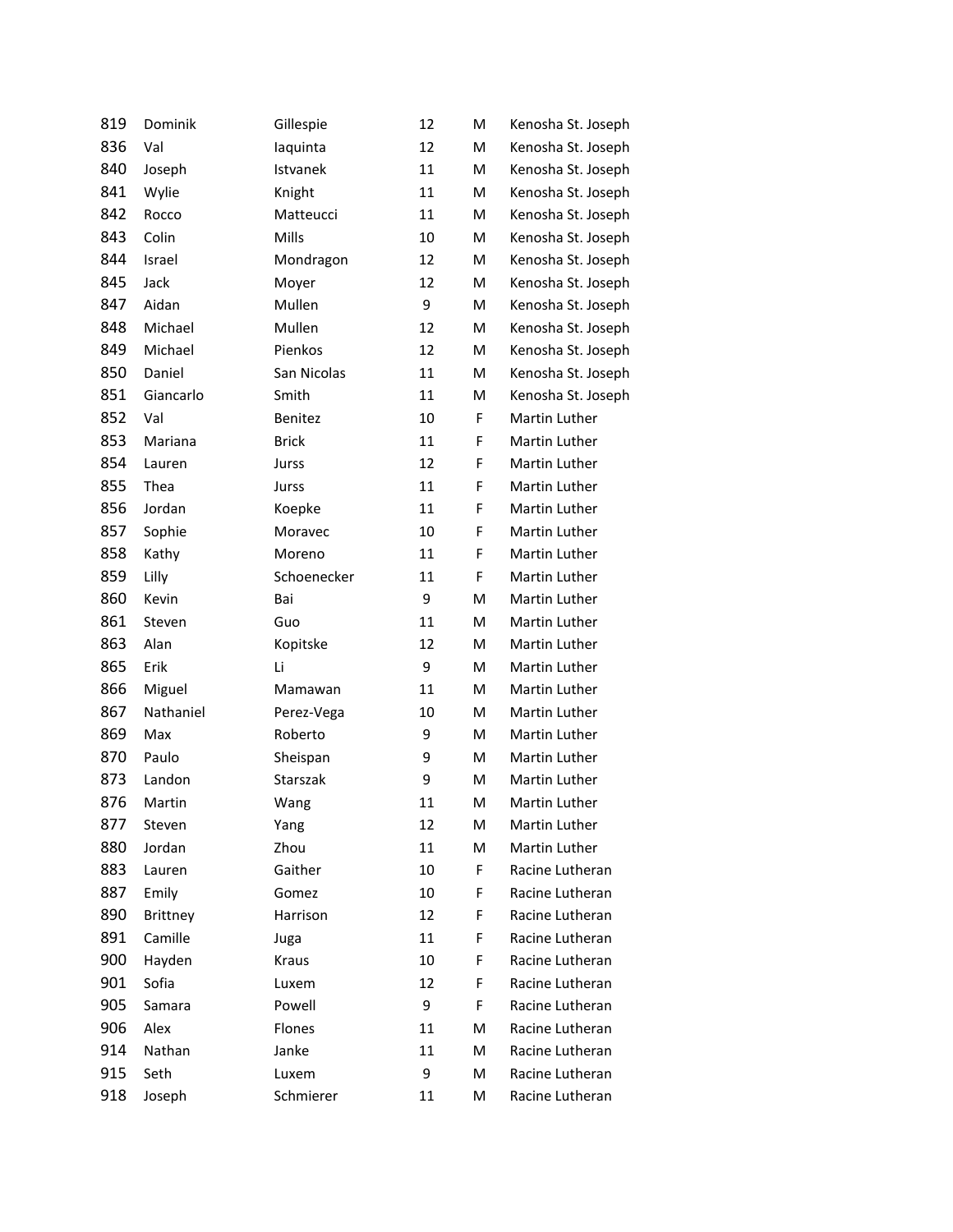| 920  | Luke      | Schmierer        | 11 | M | Racine Lutheran          |
|------|-----------|------------------|----|---|--------------------------|
| 926  | Jazmin    | Muro             | 10 | F | Racine St. Catherine's   |
| 927  | Olivia    | Rincon           | 10 | F | Racine St. Catherine's   |
| 928  | Alivia    | York             | 10 | F | Racine St. Catherine's   |
| 933  | Calaway   | Alderson         | 10 | M | Racine St. Catherine's   |
| 934  | Angel     | Aranda           | 10 | M | Racine St. Catherine's   |
| 935  | Jayden    | <b>Barron</b>    | 9  | M | Racine St. Catherine's   |
| 936  | Jameson   | Chernouski       | 10 | M | Racine St. Catherine's   |
| 940  | Isaiah    | Neal             | 9  | M | Racine St. Catherine's   |
| 943  | Antonio   | Sosa             | 9  | M | Racine St. Catherine's   |
| 944  | Marcelo   | Sosa             | 12 | M | Racine St. Catherine's   |
| 949  | Rachel    | Klosiewski       | 11 | F | Saint Thomas More        |
| 952  | Gabby     | Masarik          | 12 | F | <b>Saint Thomas More</b> |
| 954  | Grace     | Mortell          | 11 | F | <b>Saint Thomas More</b> |
| 955  | Joselyn   | Vazquez          | 10 | F | Saint Thomas More        |
| 956  | Savannah  | Wittig           | 11 | F | <b>Saint Thomas More</b> |
| 963  | Henry     | <b>Barskdale</b> | 12 | M | Saint Thomas More        |
| 967  | Peter     | Cram             | 9  | M | Saint Thomas More        |
| 969  | Adam      | Dolata           | 9  | M | <b>Saint Thomas More</b> |
| 975  | Jahdiel   | Lafontaine       | 11 | M | <b>Saint Thomas More</b> |
| 976  | Peter     | Mao              | 12 | M | Saint Thomas More        |
| 978  | Noah      | Masarik          | 9  | M | Saint Thomas More        |
| 979  | John Paul | Meer             | 9  | M | <b>Saint Thomas More</b> |
| 981  | Joseph    | Missurelli       | 11 | M | Saint Thomas More        |
| 984  | William   | Scheske          | 10 | M | <b>Saint Thomas More</b> |
| 986  | Holden    | Snyder           | 12 | M | <b>Saint Thomas More</b> |
| 988  | Remy      | Swayne           | 11 | M | <b>Saint Thomas More</b> |
| 989  | Andrew    | VanDeHey         | 11 | M | Saint Thomas More        |
| 993  | Camren    | Cheney           | 11 | F | Shoreland Lutheran       |
| 995  | Lorreli   | Fischer          | 12 | F | Shoreland Lutheran       |
| 998  | Katrina   | Innamorato       | 12 | F | Shoreland Lutheran       |
| 1003 | Abigail   | Lange            | 9  | F | Shoreland Lutheran       |
| 1004 | Zoe       | Lipor            | 9  | F | Shoreland Lutheran       |
| 1008 | Sydney    | Nommensen        | 11 | F | Shoreland Lutheran       |
| 1013 | Kyrie     | Patterson        | 11 | F | Shoreland Lutheran       |
| 1015 | Ella      | Van Buren        | 10 | F | Shoreland Lutheran       |
| 1020 | Lydia     | Zarling          | 11 | F | Shoreland Lutheran       |
| 1026 | Angel     | Ayala            | 9  | M | Shoreland Lutheran       |
| 1032 | Andy      | Duff             | 9  | M | Shoreland Lutheran       |
| 1035 | Noah      | Fischer          | 9  | M | Shoreland Lutheran       |
| 1037 | John      | Goines III       | 10 | M | Shoreland Lutheran       |
| 1038 | John      | Innamorato       | 12 | M | Shoreland Lutheran       |
| 1039 | Noah      | Moore            | 10 | M | Shoreland Lutheran       |
| 1040 | David     | Ripke            | 9  | M | Shoreland Lutheran       |
| 1042 | Richard   | Schaefer         | 12 | M | Shoreland Lutheran       |